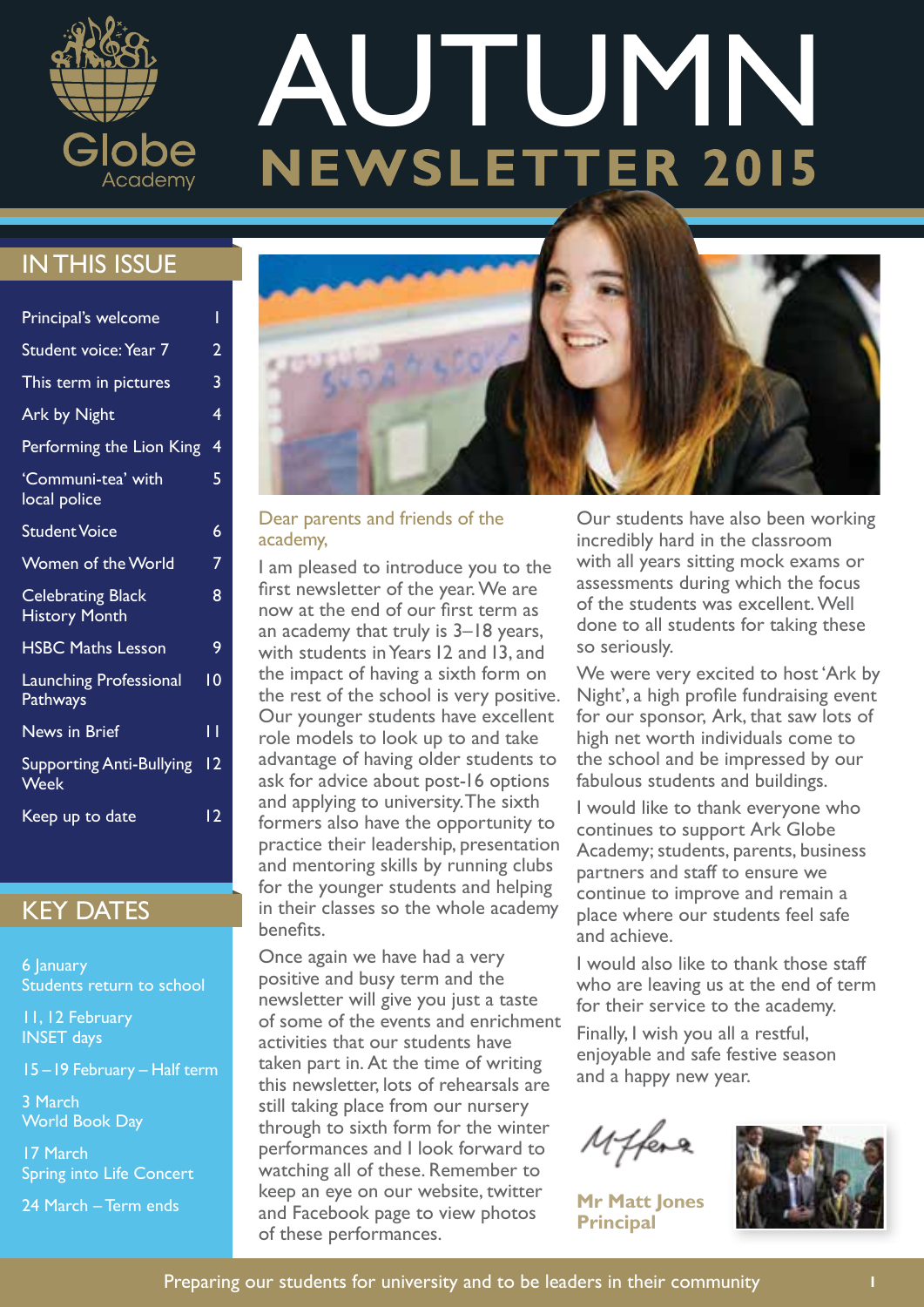### $\equiv$  STUDENT VOICE: **YEAR 7**



After their first term at Ark Globe Academy we spoke to two of our Year 7 students, Jevantae Freckleton and Tola Shenaike.

### Hi Jevantae. Thank you for talking to me about your first term here. How did you feel before starting secondary school?

I was feeling scared being separated from my primary school friends but the school and other students made me feel comfortable so now it feels like home.

### What has been your favourite thing about Ark Globe so far?

My favourite activity was when I went on our Year 7 residential at Grangewater outdoor activity centre.

The best activity was the zip wire which was a challenge because I was afraid of heights.

### What is your favourite subject?

English because it helps me to improve my grammar and learn new words.

How would you describe Ark Globe Academy? Welcoming, enjoyable and it gives us lots of opportunities that inspire us.

### Hi Tola, you went to Ark Globe Academy primary before joining Year 7. What would you say is the main difference between primary and secondary school?

The secondary school is bigger so it has more resources and we learn more subjects.

What is your favourite subject? English because it is fun but you are learning lots.

How would you describe Ark Globe Academy in three words? Fantastic, unique, amazing.

# "It feels like home."

Jevantae Freckleton, Year 7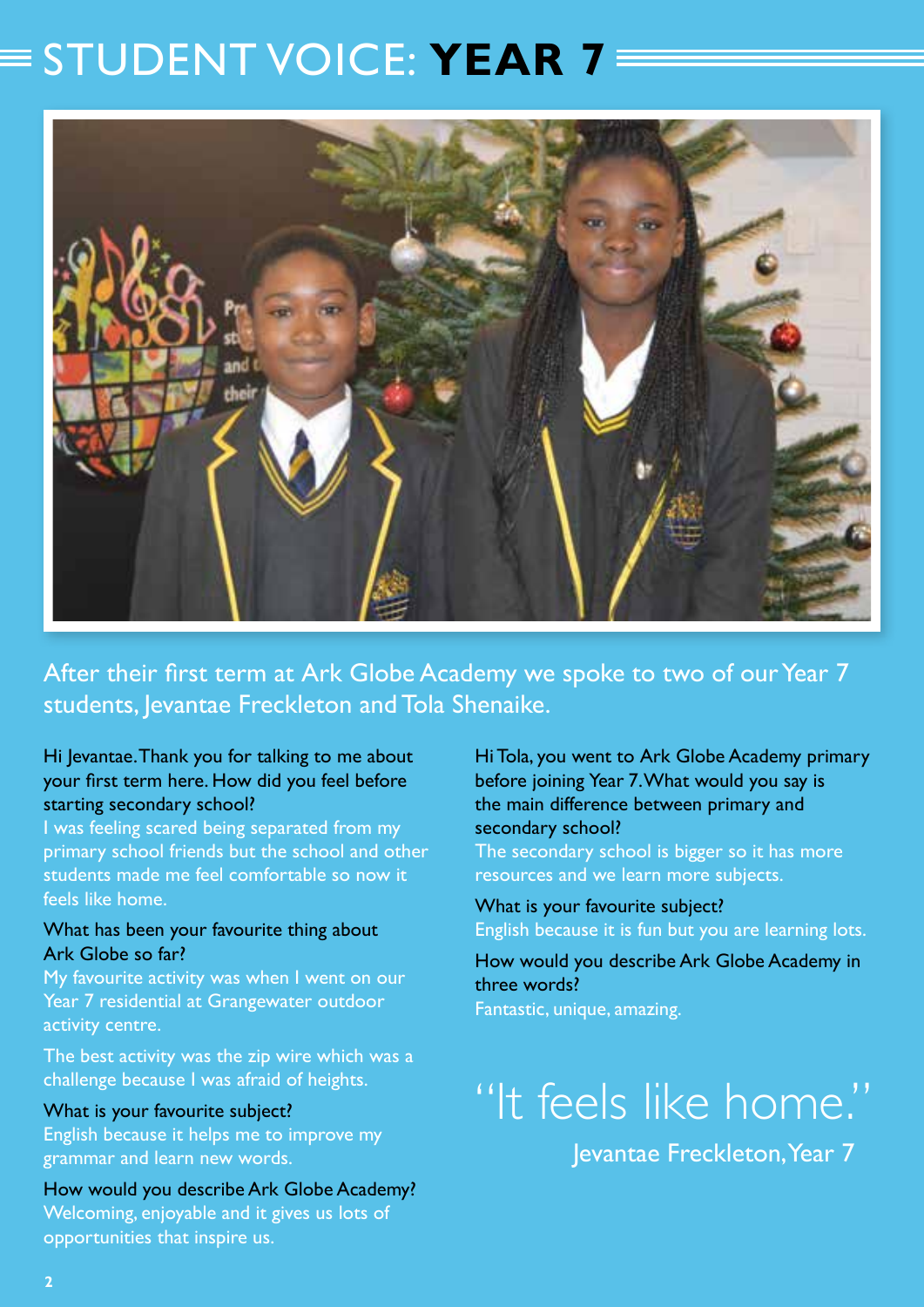# $\equiv$ THIS TERM  $\equiv$ **IN PICTURES**



**Fantastic artwork** from Year 2.



We are continuing to collect food for the **local foodbank** every Tuesday.



The Year 10 **netball** B team.



We were excited to be awarded <sup>a</sup>**Silver Eco-Schools award.**



Our **first group o<sup>f</sup> Kings Scholars** give their presentation on society.



Our **Environment Club** have been gardening to help improve the school environment.



**of the school** on our new timeline in the Pentagon.



Year 8 **football team** warming up.



Year 10 **football team** before a South London Cup match.

For more news and updates please follow us on Twitter @ARKGlobeAcademy and visit www.globeacademy.org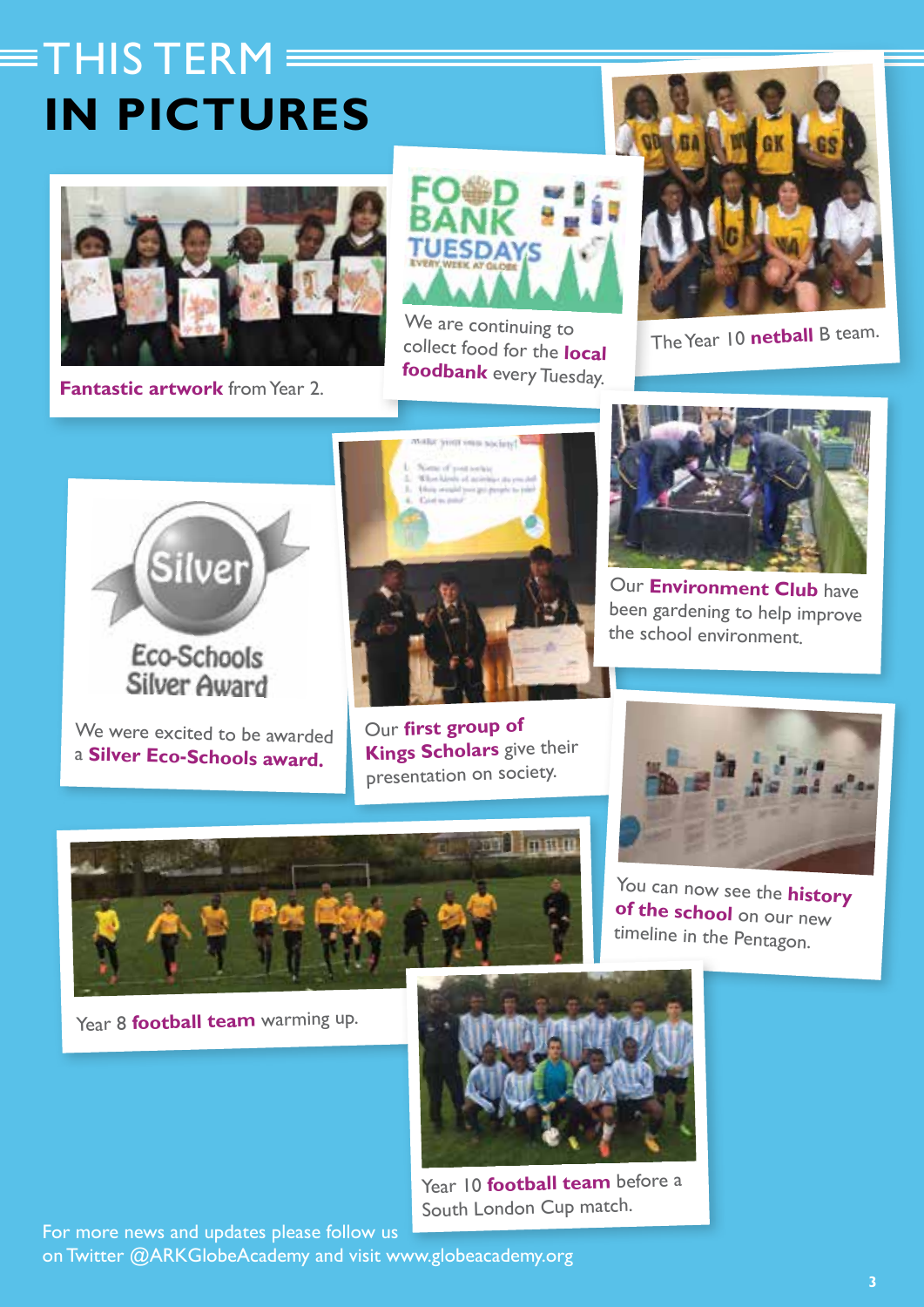### **ARK: BY NIGHT**



The school was proud to host the main Ark fundraising event for the year which was held over three nights at the beginning of November. It was an immersive event that gave the visitors an opportunity to experience different scenarios that school staff face on a daily basis.

Our student leaders were used as guides for the event which was a fantastic opportunity for them to practice their networking and professionalism skills. There were even a few students that

managed to get business cards from the guests to use when trying to secure work experience placements in the future which, is a skill in itself.

We were also very proud that our spoken word group, 'The Globe Poets', were asked to perform at the event and received fabulous feedback.

The school looked fantastic and everyone was very complimentary of the students and buildings.

### PERFORMING THE LION KING

Continuing the tradition started last year, our Year 7 students gave a fantastic performance of the Lion King after just six weeks of rehearsals and run-throughs. The performance included songs sung by our Year 7 choir and brilliant soloists which had the audience clapping along. Congratulations to all students and staff involved, we look forward to seeing it again next year.



#### THE CAST

Josiah Roberts-Lawanson - Old Simba Syeda Alam - Mufasa Abdulsalam Giwa - Young Simba Ayo Osisami - Rafiki Ebi Miene - Tiki and Muconda Rocco McHugh - Zazu Abdul Jalloh - Scar (Performance 2) Shameika Isaacs - Scar (Performance 1) Tatiana Alcobia - Nala Roberts Ayodeji - Timon Rahim Conteh - Pumba Shaily Begum - Safina Ibrahim Fofana - Ed (Hyena) Christopher Onyejekwe - Banzai (Hyena) Alice Alexander - Shenzi (Hyena) and the Year 7 choir.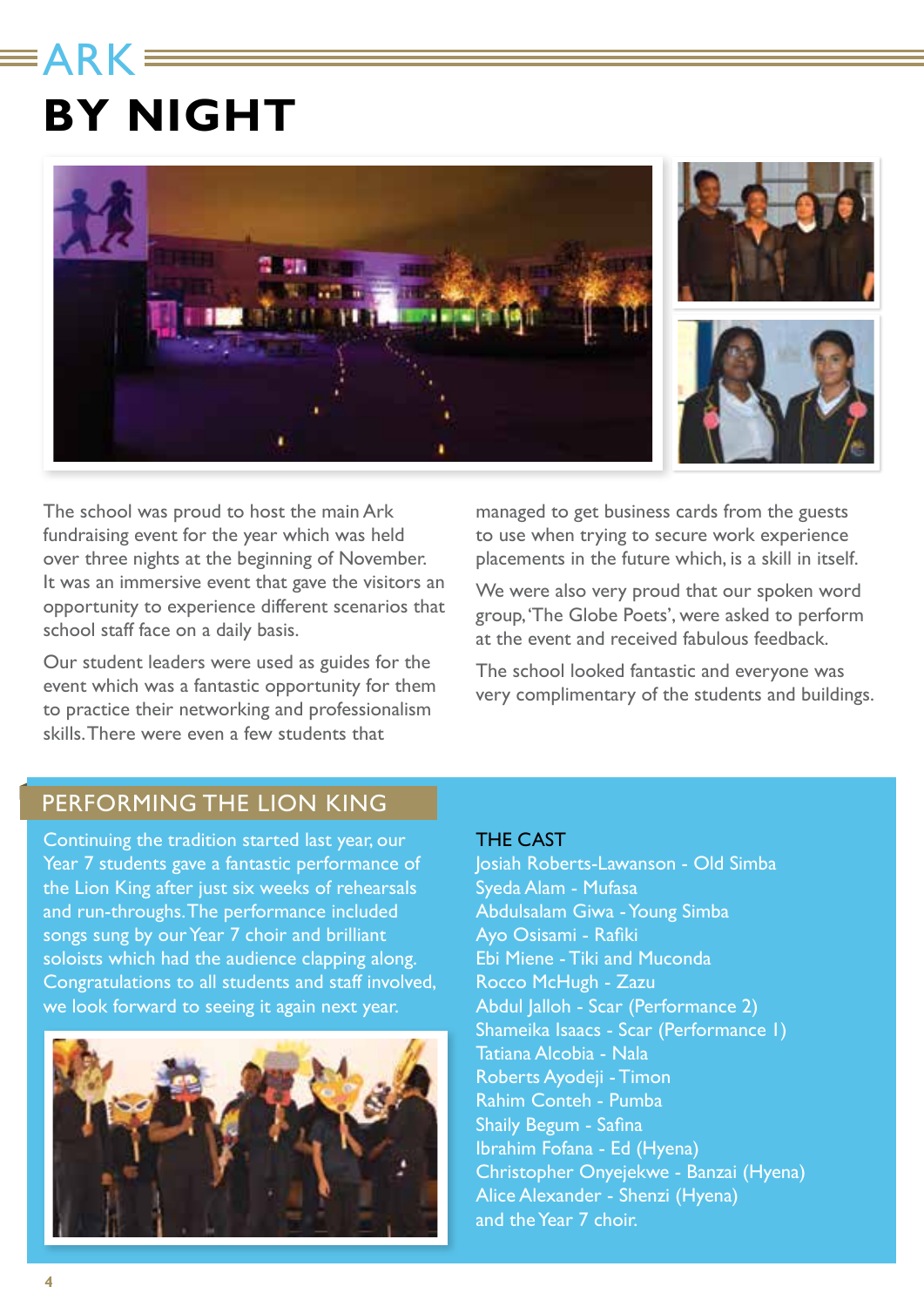# $\equiv$ STUDENTS ENJOY 'COMMUNI-TEA' $\equiv$ **WITH LOCAL POLICE**



In the summer of 2015 Ark Globe students welcomed elderly members of the local community to help combat social isolation through the medium of an afternoon tea.

This term our students welcomed the local police for a community breakfast to build on their positive relationships and breakdown stereotypes between the young people of Southwark and the police. Eight officers from the Safer Transport Team, the Local Policing Team and Met-Track joined 21 Year 9 students to find common ground, discuss key issues about the borough and to explore what Elephant & Castle could look like in 50 years time.

Guests enjoyed breakfast together and worked through a conversation menu to help both students and police appreciate what it is like being in the other's shoes. Great conversations were had and important issues were covered to help give students a greater understanding of what the police do to keep them safe. Students also shared what it's like being a young person growing up in Southwark and the challenges it presents.



John Powell MBE, former superintendent and founder of Met-Track said: "Today I learnt that engagement with young people is key to establishing positive attitudes towards the police."



Khaleed, Year 9 said: "Police are our friends and they need our help to keep us safe."

Adedamola, Year 9 said: "I learnt that the police are nice and they work really hard to make us feel safe in our community."

Ark Globe Academy is committed to being an active member of its local community and the 'Communi-tea' forms part of an ongoing project which engages students with members of the community. The school is working with Fellows from the organisation 'YearHere' to create meaningful and lasting links with the local area via initiatives such as the 'Communi-tea' and Southwark Foodbank.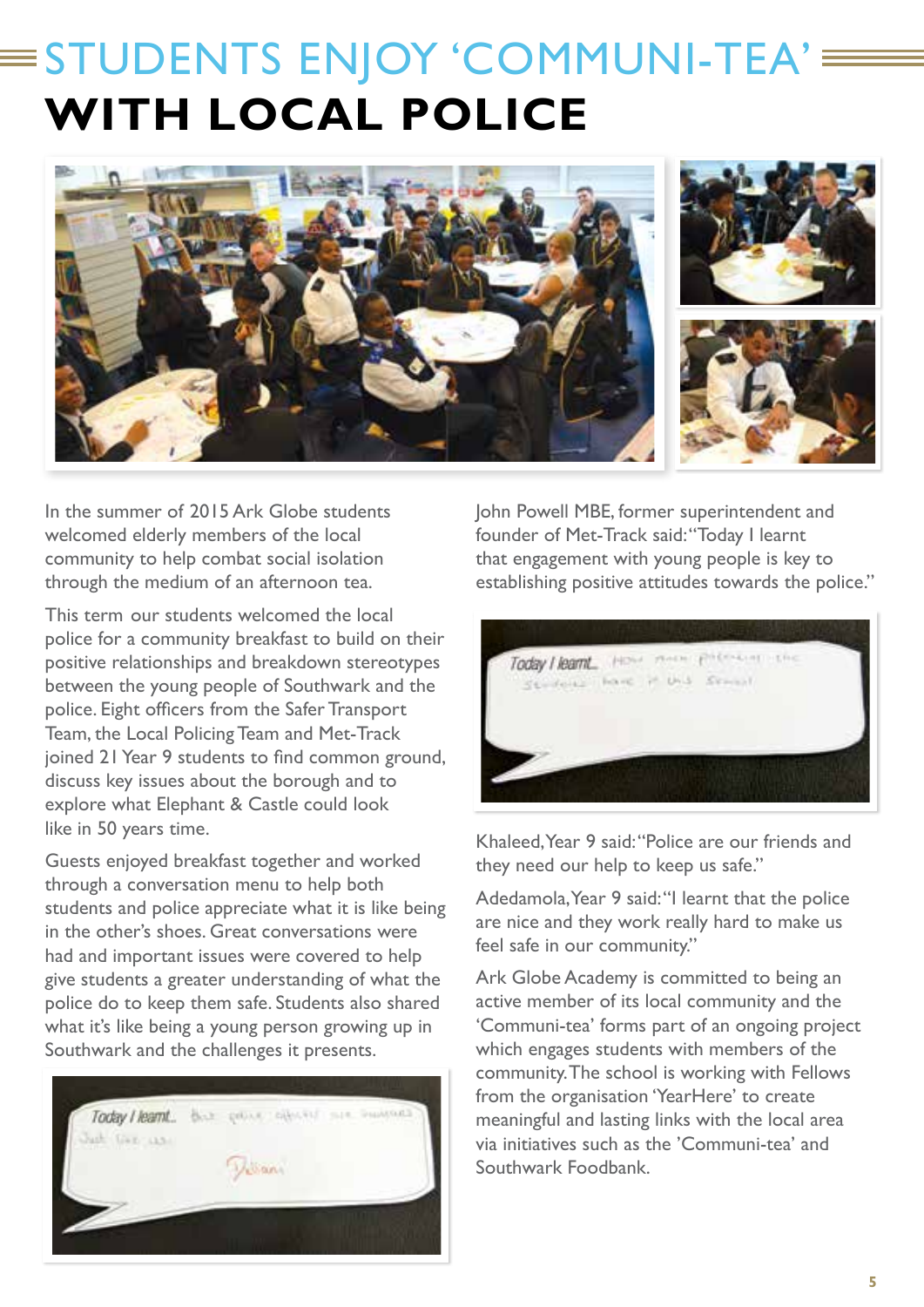# $\equiv$  STUDENT VOICE: **MASUMA AKTHAR, YEAR 7**





### Masuma Akthar from Year 7 writes:

On Monday 19 October 2015, girls from different secondary schools were given the chance to participate in a workshop called 'Greenlight for girls'. This workshop started with one email from a lady working in an insurance company who was rather disappointed that she was the only female working in her company. She wrote that something must be done. After that, she was bombarded with emails. The decision was made that a programme should run for girls to open their minds and drown in an ocean of curiosity.

Quite cleverly, science and sports are combined in this programme; there is a lot of science behind sports, you just have to think carefully. Rugby is the sport that was focused on at the workshop with Aaron Cruden from the All Blacks rugby team attending as the guest for this event. All the girls asked for his autographs and pictures. There were three sessions, which the girls attended.

#### **Safety**

When playing rugby, you need to stay safe and get yourself ready for a match. Rugby is a physical sport. To avoid injuries there are certain things you must do or wear. Firstly, you must wear a mouth guard. By wearing this, you will avoid your teeth being knocked out. Secondly, you must wear a scrum hat to help prevent any head injuries. Finally, you must wear special rugby boots. These boots have studs underneath them, they avoid any slipping or skidding, however it also increases speed when you are running.

#### **Warm ups**

Warming up is another way of preparing yourself for a rugby match. In addition, if you do normal muscle stretches for a certain amount of time, you will avoid any muscle injuries. Nevertheless, you also must do typical jogging or sprinting. This is vital because when doing such activities more blood and oxygen flows around your body to get ready for any sport, not only for a rugby match. These activities also increase your heart rate.

#### **The Haka 360**

The Haka 360 is a 3D experience of the All Blacks Haka. The Haka is a sort of dance performed at the beginning of an All Blacks rugby match used to intimidate your opponents. Most importantly, it shows your respect for your ancestors, your family and your friends. You show how much you respect the earth you stand on. Give your opponents a challenge to face you.

#### **Attacks/Tackles**

In a rugby match, there are a lot of tackles made by rugby players. For a perfect tackle, you must attack below your opponent's centre of mass (your abdomen – your tummy). This leads to your opponent falling over because they have lost their balance. The best place to tackle is the thighs.

'Greenlight for girls' is an inspiration to all young females which will hopefully change the way they think about science.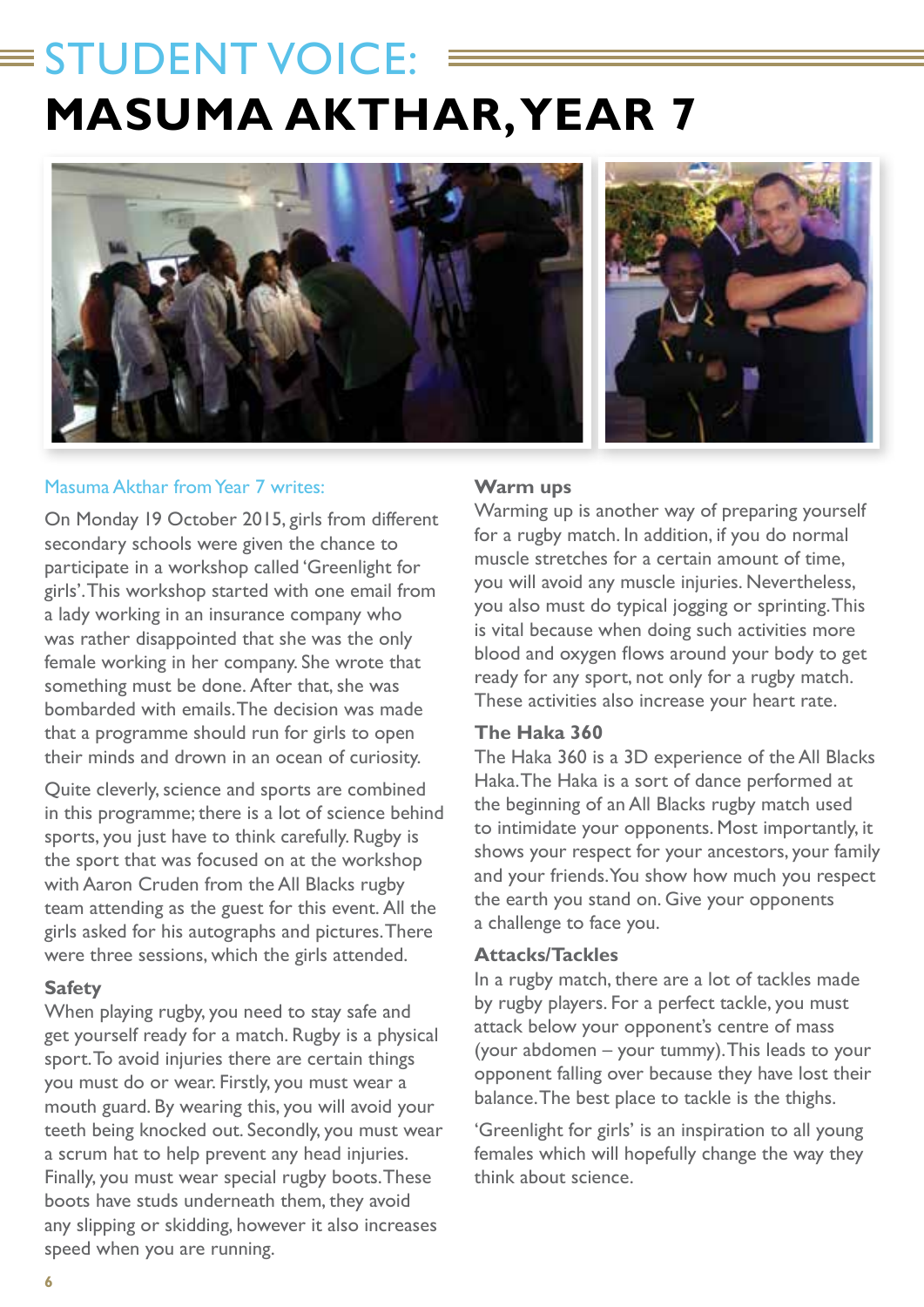# WOMEN OF THE WORLD **MENTORING EVENT**



Five lucky Year 11 girls had the opportunity to attend a speed mentoring event whilst taking in the skyline of London on the London Eye as part of the Women of the World festival.

The girls all had the chance to spend 15 minutes interviewing women from a number of sectors including; the Conservative Minister for Health, a musician and a journalist.



### STAGE BUSINESS

Ten sixth form students have been taking part in the new education project 'Stage Business' run by the Old Vic Theatre. The project provides the students with the opportunities to develop skills that are essential to being successful not only in the theatre but in any industry. They are also given the opportunity to practice using their new skills

by running workshops themselves for 11–14 year olds. To kick off the programme the students were given the opportunity to attend a performance at the Old Vic of a new play, 'Future Conditional', starring Rob Brydon of BBC's comedy, 'Gavin and Stacey'.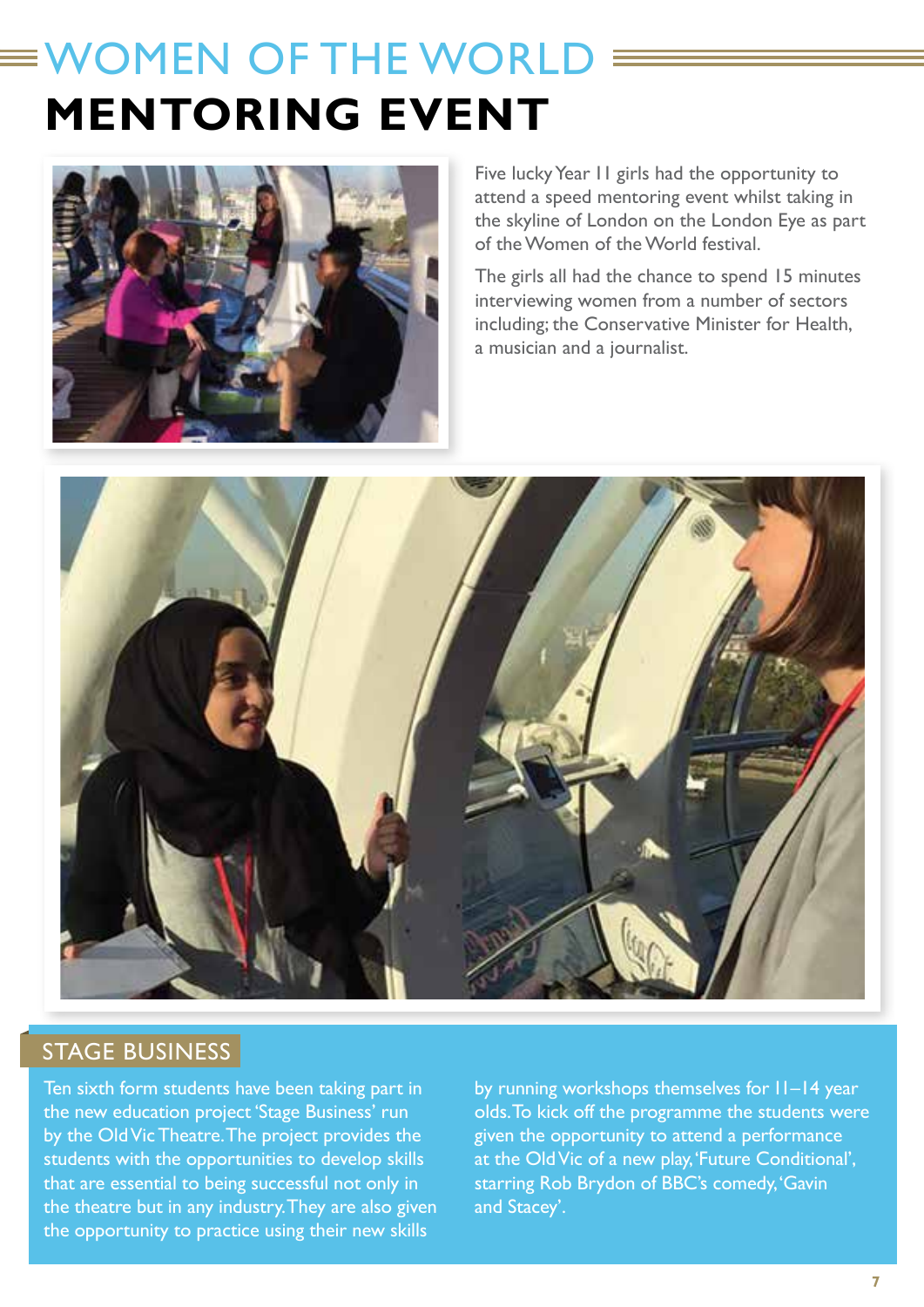# CELEBRATING **BLACK HISTORY MONTH**



We celebrated Black History Month in style again this year, with students from the secondary school taking part in musical, dancing and spoken word performances to tell the story of Black History around the globe. The assembly was opened by students and staff saying: 'We are here from all corners of the globe. We are all different and yet we are all the same. We are one, big international family at Ark Globe Academy!' in English Portuguese, Spanish, Krio, Twi, Bengali, Turkish and Yoruba all of which are languages spoken at Ark

Globe Academy. The students were then taken on a journey around the globe to learn about black history on each continent. The assembly was finished by our special guest and alumni, spoken word poet, Caleb Femi performing his own work 'Children of the Narm' which tells a personal story of the African residents of Peckham. It was a fantastic performance and gave all our young spoken word poets some inspiration for their own works.

### MAKING THE LEAP

A group of Year 9 students were invited to an event in October hosted by the charity 'Making the Leap'. 'Making The Leap' has teamed up with Southwark Council to launch a project that aims to raise the aspirations of Southwark schoolchildren. In October they hosted an event at Kings College London that brought representatives from several of the prestigious Russell Group universities together to inform, motivate and inspire pupils to consider working hard enough to apply to their institutions. The university students were encouraging the school students to believe that they can be all that their talent and hard work will allow them to be.

University students at the event came from Oxford, Cambridge, Durham, Leeds, Kings College London, Sheffield and the London School of Economics and our students enjoyed asking these students all about life at university.

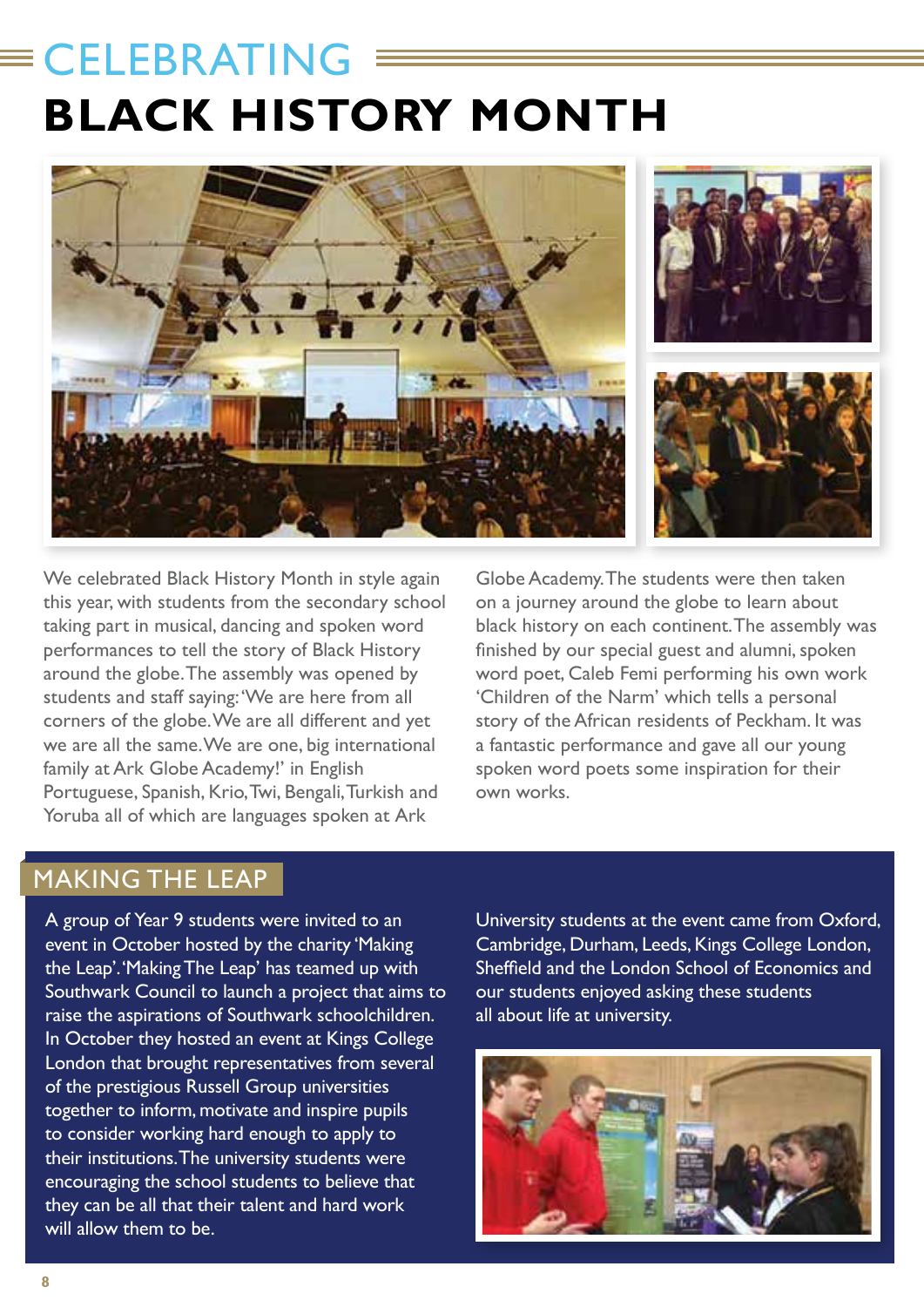# $\equiv$ HSBC  $\equiv$ **MATHS LESSON**



Year 10 students were taught a Maths lesson with a difference on Wednesday 18 November when Group Head of Marketing from HSBC, Chris Clark, visited the school and invited them to join the 'Board of Directors' for 'Ark Bar'.

The students then looked at Maths in action in a business scenario when they had to decide which percentage of their profit they would put towards marketing and the affect this would have on their profit in the future. There were a range of answers from the different 'Boards' from risk averse strategies to more aggressive tactics.

The students also had the opportunity to ask Mr Clark some questions about his career with questions ranging from, 'what was your first job in marketing?' to 'how did you get into sales and marketing?' and 'what do you think makes you successful?'

Mr Clark said to the students; 'opportunities come along and you grab them'. He got his first sales and marketing job by taking advantages of the different opportunities that were given to him. To answer the question, 'what do you think makes you successful?' Mr Clark said he took the advice from two successful men: John Paul Getty, an oil tycoon and incredibly successful businessman in the 1940s and 50s, who said: 'Get up early, work hard, strike oil' and Theodore Roosevelt, an American

President who said: 'I don't care how much you know until I know how much you care'.

Finally, Mr Clark gave the students useful tips for preparing for interviews: 'do your homework properly before applying for a job, research the company before attending the interview, be yourself as much as you can and have questions to ask the interviewer at the end of the interview'.

Chris Clark came in to teach the lesson via a programme with the education charity Teach First which sees senior professionals offer to teach a guest lesson at one of their partner schools, giving students the opportunity to understand the realworld application of their subject knowledge from an industry professional.



"Get up early, **work hard,** strike oil."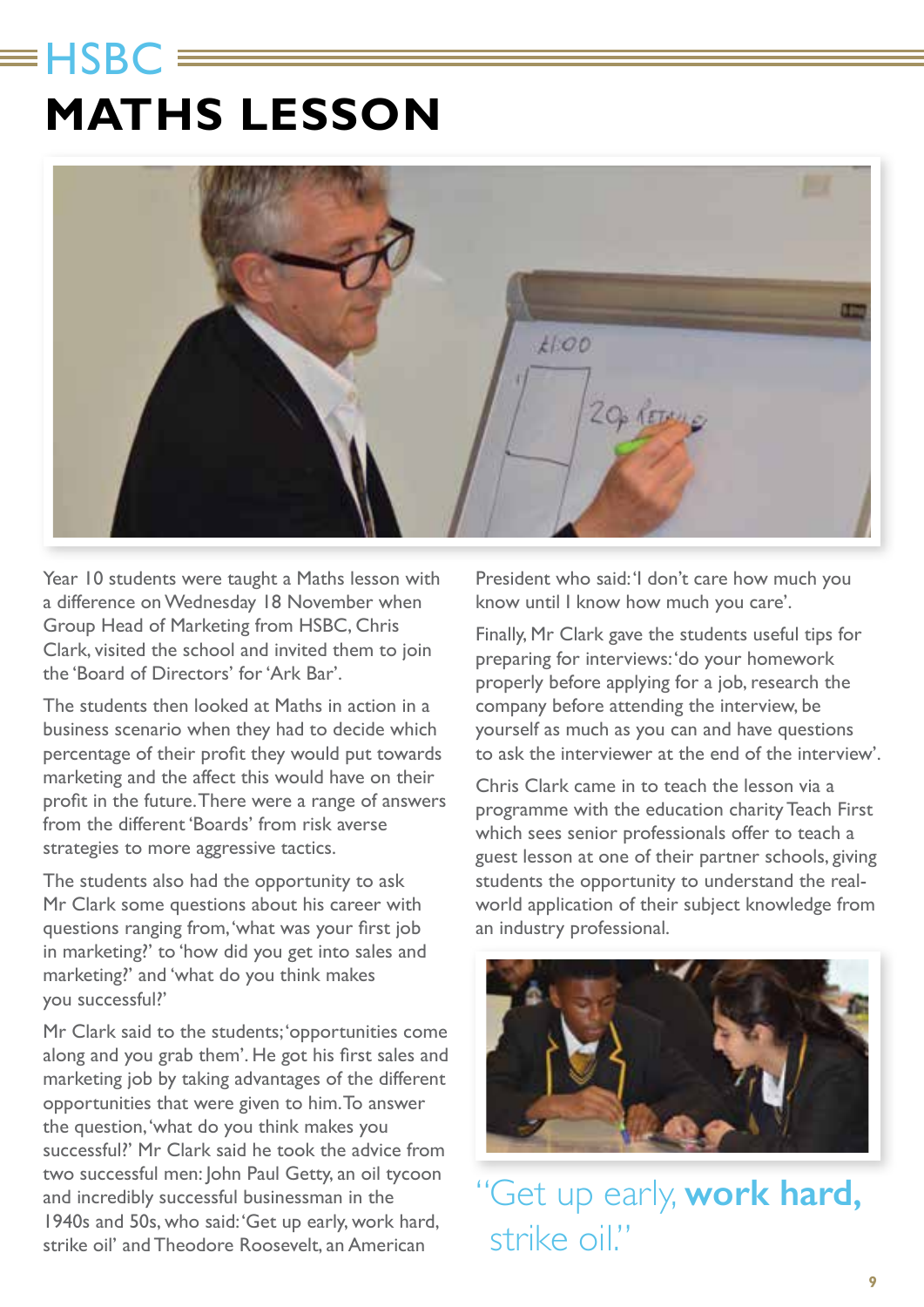# $\equiv$  LAUNCHING **PROFESSIONAL PATHWAYS**



This term we were very excited to launch our Professional Pathways qualification being taken by 10 of our Year 12 students. The students are working towards a Level 3 Cambridge Technical Extended Diploma in Business – this can give them up to 420 UCAS points. Alongside their studies in lessons, students are also getting the opportunity to network with business people from different industries and gain first-hand experience of the working world. They are also studying a professional project management qualification (PRINCE2).

The companies we have been working with this term are Bloomberg, Bouygues UK, JP Morgan, Teach First and many more.

### CHILDREN IN NEED

On Friday 13 November, Ark Globe Academy Primary raised a whopping £294 for Children in Need, a charity that supports children across the UK. Children and teachers came to school dressed as their favourite heroes and took part in activities throughout the day to learn more about the charity and how the money we raised can help others. Once again, a massive thank you to those children who made a donation to this great charity!





### DIGITAL ENTERPRISE WORKSHOP

A group of Year 11 girls went to a girls' talk event with digital enterprise entrepreneurs.

They told us their story on how they created their businesses and our students were able to ask the panel questions which enabled them to consider their career options for the future.

All were inspired from the event and went away considering their own business options.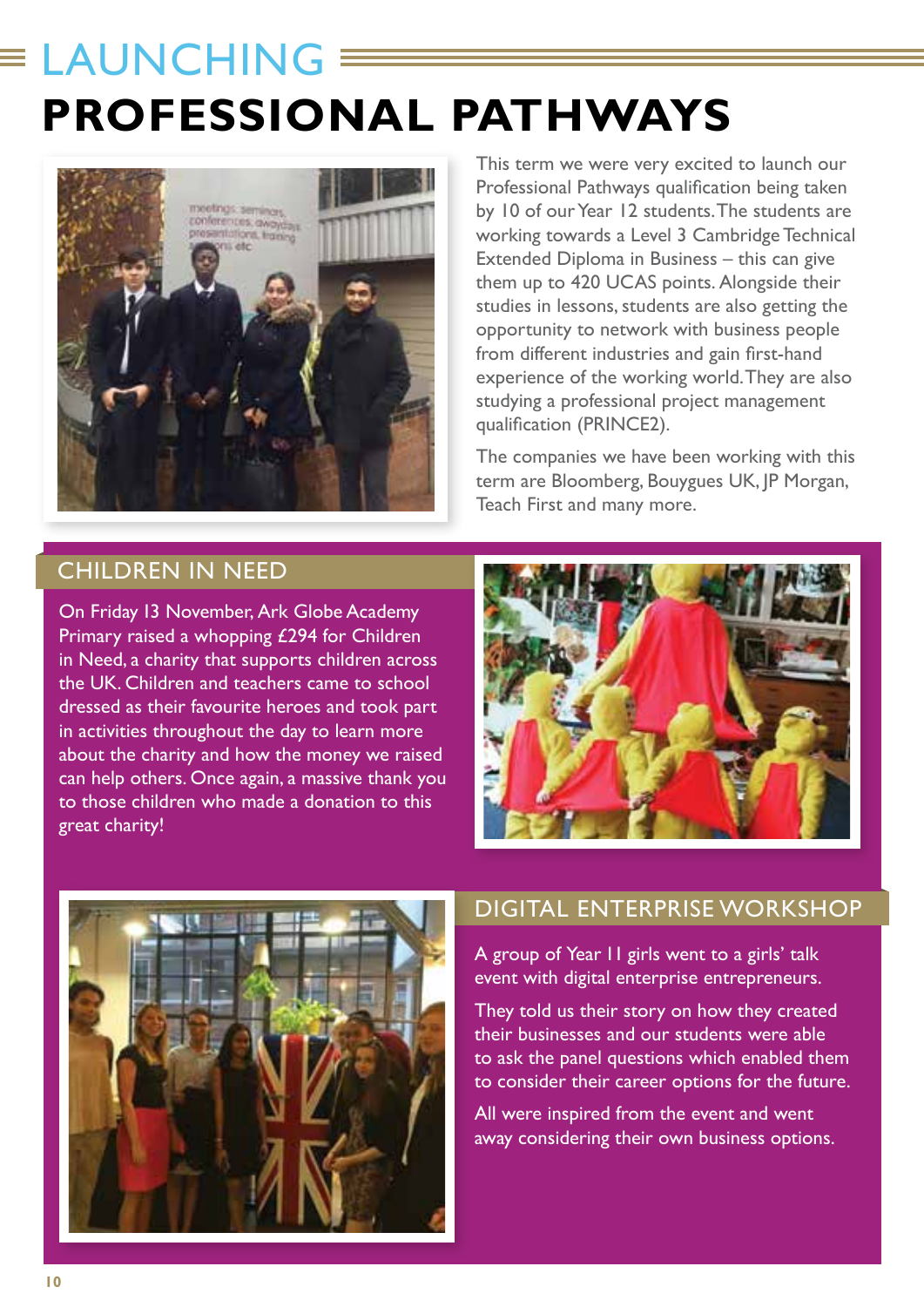### VISIT TO THE RAGGED SCHOOL MUSEUM

Year 5 visited The Ragged School Museum in Mile End, which allowed the children to experience a glimpse of life as a Victorian child. The children were taught in a Victorian classroom by a very strict Victorian teacher, who even checked the cleanliness of their hands! As well as this, the children had the opportunity to explore items that would have been found in a Victorian home.



### 'GLOBE MILLIONAIRES KEEP ON READING'

Congratulations to our Globe Millionaire, Nigel Boakye in Year 10 who has read 1496093 words, voluntarily this term. Everyone else, students and staff; Keep on reading!

### PRIMARY PUPILS 'GO4IT'

On Friday afternoons Ark Globe Academy Primary is buzzing with excitement as all pupils from Year 1 to Year 6 'Go4it' and take part in activities that allow them to develop skills learnt outside of the classroom. This term pupils have taken part in 18 different activities such as sewing, ballet, puppeteering, baking, netball and 'city trekkers', an activity that takes pupils off for a walk around the city to see the wonderful sites London has to offer. Each pupil gets to vote for which activity they would like to do and if they don't get their first choice first time round, they will do it the following term. Year groups are mixed up so Year 1 and 2 work together, 3 and 4 and 5 and 6 and this helps to ensure that the pupils and staff all get to know each other which creates good relationships between everyone. Every activity has a specific skill the adults feel the children should be taught and the activities offered will be different every term so we look forward to seeing what will be on offer next term!

### NEWS IN BRIEF

#### SIXTH FORM 'KNOWLEDGE SERIES'

Thursday afternoons are 'Knowledge Series' afternoons for the Sixth Form. Each week someone from a different workplace comes to Ark Globe Academy to give a presentation on their current role and how they got there. This gives the Sixth Formers an opportunity to find out more first-hand about the wide range of careers available to them when they leave school or university. So far this academic year the Sixth Formers have heard from the following careers: a PR Agent, a Sports presenter, a Creative Graphic Designer, a Head of Community Development, a Lawyer, a Baroness and a CEO. Next term we are looking forward to hearing from an architect, an engineer and a pharmaceutical associate to name but a few. The most interesting fact learnt from these talks so far is that there are 103 different career options within the property industry.

### SIXTH FORM – FIRST ROUND OF STUDENTS MAKING THEIR UCAS APPLICATIONS

We are very excited to have our first round of Ark Globe Academy students completing their university application forms with a couple of students already being offered conditional places at Sheffield and Bristol universities. This is a historical moment for the school as these students are our first cohort to leave Ark Globe Academy and go straight to university.

### GRANGEWATER TRIP

Our Year 7s had a wet but wonderful few days at Grangewater Outdoor activity centre for their residential trip in September. The Year 7 residential runs every year to help students to get to know each other and the staff better away from the classroom environment. The students took part in a range of activities such as raft building, wall climbing, abseiling and whizzing down a zip wire. These activities allowed them to develop their team building and problem solving skills and for some overcome fears of heights.

#### SPORTS UPDATE

Students have been representing the academy across all year groups in a range of sports this term including: basketball, netball, football and athletics with some teams scoring an impressive number of goals in one match.